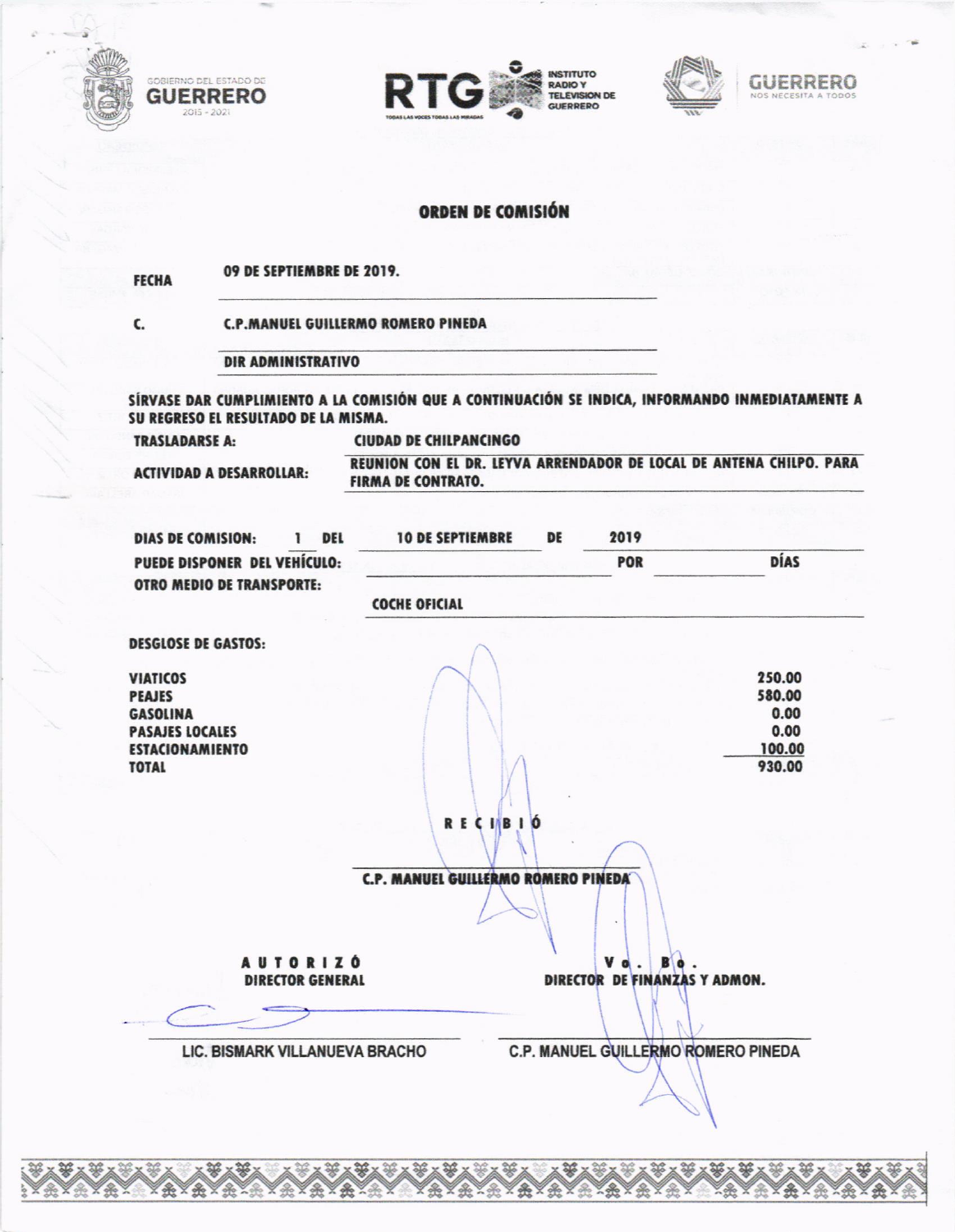

| Feliz Viaje                                                                                                                            |  |  |  |  |  |
|----------------------------------------------------------------------------------------------------------------------------------------|--|--|--|--|--|
| <b>AUTOVIA</b><br>CLASE: LINEA-FOLIO:<br>FFCHA:                                                                                        |  |  |  |  |  |
| 1023310002874555E41BBC10555EE4FD                                                                                                       |  |  |  |  |  |
| 10-0002189630<br>10/09/2019 15:53:57 AUTO                                                                                              |  |  |  |  |  |
| TOTAL:<br>IVA:<br>TARIFA:<br>46.00<br>$6.34$ \$<br>39.66<br>$\mathcal{S}$                                                              |  |  |  |  |  |
| 1023310002874555E41BBC10555EE4FD<br>Domicillo Conocido. Caseta de cobro S/N<br>Col, Las Cruces C.R. 39770 Acapulco de Juárez, Guerrem. |  |  |  |  |  |
| Necesitas PROMOVER o dar<br>a CONOCER tus productos                                                                                    |  |  |  |  |  |
| <b>ANUNCIATE EN ESTE BOLETO</b><br>01 744 4 41 17 66, 4 41 91 30, 4 42 05 58<br>Facturas: www.autov/a.com.mx                           |  |  |  |  |  |
| Email: facturacion.tuca@ica.mx                                                                                                         |  |  |  |  |  |

PLAZA DE COBRO 104 La Venta 09/10/2019 10:55:44 FOLIO: 0002211528 CARRIL 03 B CLASE TØ1A TOTAL:\$114.00

Facturacion: 350X MGZG K97B 74ZD H9



**IN SOLUTION** 



PLAZA DE COBRO 104 LA VENTA 09/10/2019 15:05:15 FOLIO: 0000935960 CARRIL 06 A

CLASE T01A TOTAL:\$114.00

Facturacion: 8495 UIPK MB30 7XBX HK





 $662$ 

 $3721 - 881555 - 432015$ 

**SCT** 

CAPUFE